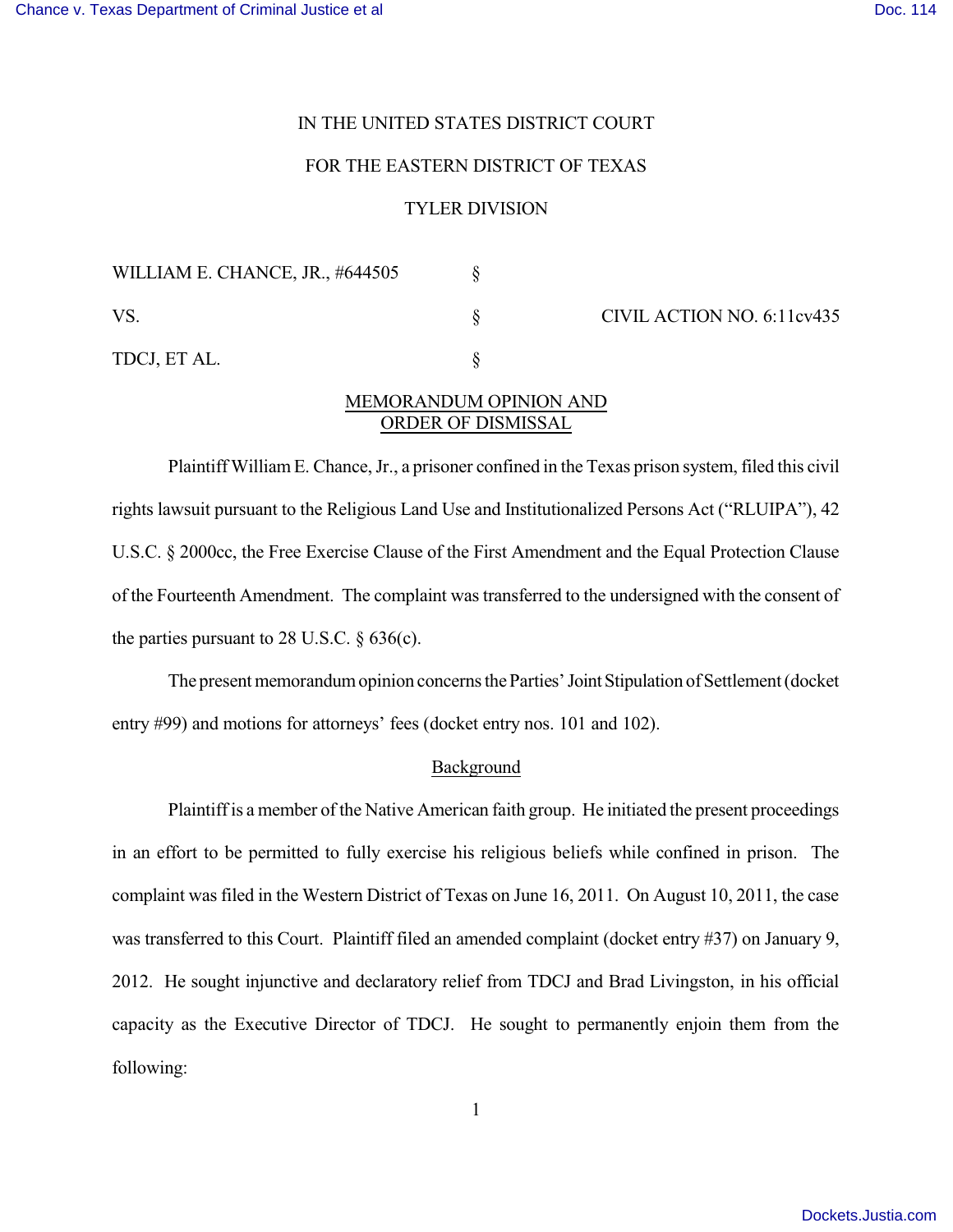- 1. restricting Plaintiff's religious practices;
- 2. denying Plaintiff the right to congregate for teaching ceremonies with other NA on a weekly basis;
- 3. denying Plaintiff the right to congregate for NA pipe ceremonies on a biweekly basis;
- 4. denying Plaintiff the right to participate in a smudging ceremony prior to all pipe and teaching ceremonies;
- 5. denying Plaintiff the required herbs, such as sage, in order to effectuate the smudging ceremony;
- 6. denying Plaintiff a personal pipe for use during NA pipe ceremonies;
- 7. denying Plaintiff possession of a small lock of his parents' hair to participate in "Keeping of Souls"; and
- 8. denying Plaintiff and other NA adherents the opportunity to congregate for pipe ceremonies on the holy days.

He also sought nominal and punitive damages against Defendants Director of Chaplaincy Bill Pierce, Michael Unit Chaplain Cynthia Lowery, Assistant Warden Edgar Baker, Warden John Rupert and Warden Todd Foxworth. On August 8, 2012, the Court granted the Defendants' motion for summary judgment on the merits of Plaintiff's claims.

The Fifth Circuit issued an extensive and detailed published opinion in *Chance v. Texas Department of Criminal Justice*, 730 F.3d 404 (5th Cir. 2013). The Fifth Circuit vacated this Court's dismissal of Plaintiff's seventh claim regarding his desire to keep a lock of his parents' hair in conjunction with the "Keeping of Souls" ceremony. The remainder of this Court's judgment was affirmed.

On December 19, 2013, the Parties filed a joint stipulation of settlement (docket entry #99) with respect to the seventh claim. They asserted that the only remaining issue in dispute was the amount of attorneys' fees and costs. The Plaintiff is seeking attorney's fees based on his partial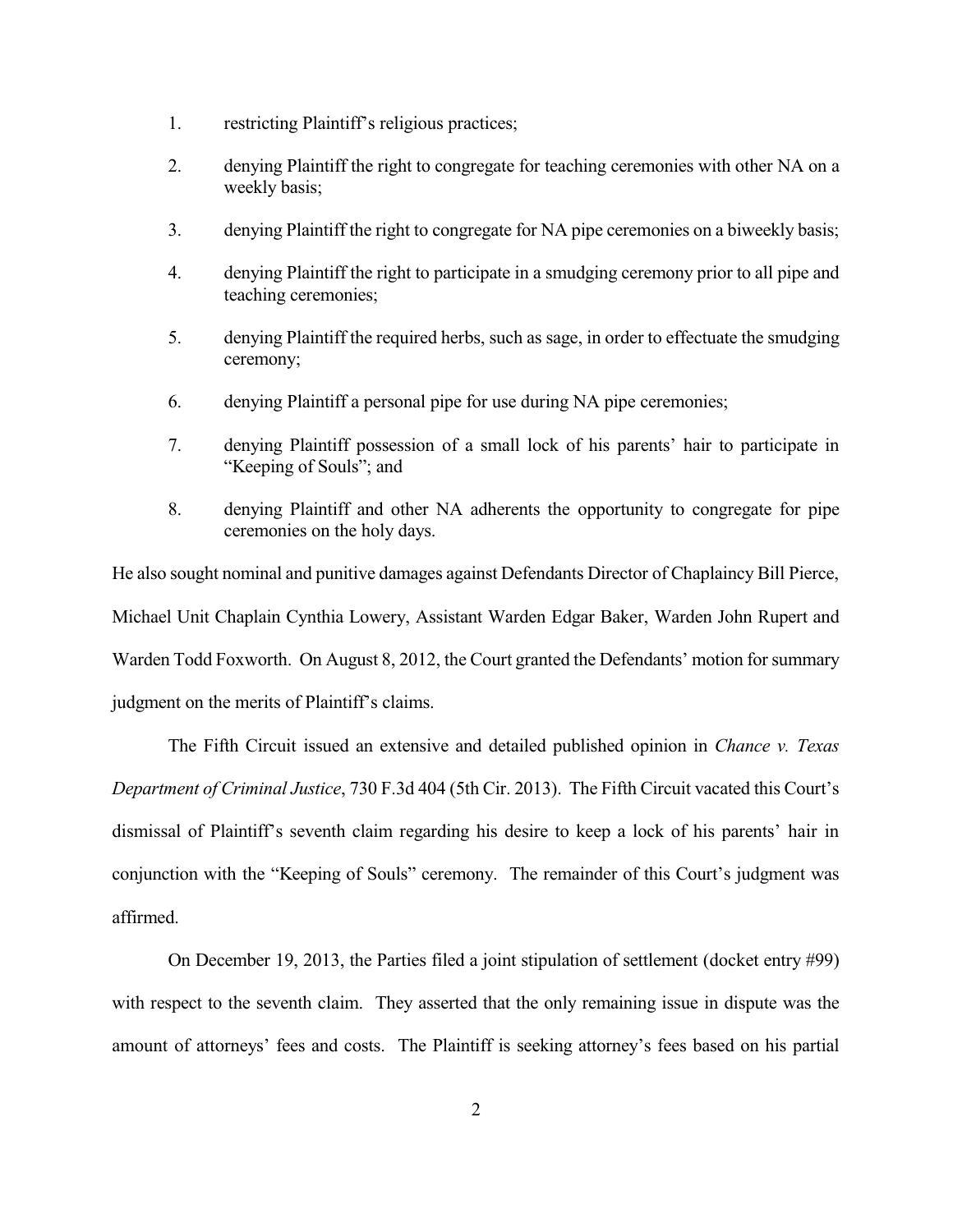success in the amount of \$15,000. The Defendants are seeking \$153,843.75 in attorneys' fees and \$4,606.56 in costs.

## Discussion and Analysis

The first issue for the Court's consideration is the joint stipulation of settlement. The parties are entitled to have the case dismissed by signing a stipulation of dismissal. Fed. R. Civ. P. 41(a). It is noted that the parties did not ask the Court to incorporate the settlement agreement into the order of dismissal in order to vest the Court with ancillary jurisdiction to enforce the agreement. *See Hospitality House, Inc. v. Gilbert*, 298 F.3d 424, 430-33 (5th Cir. 2002). A "district court has the authority to make a settlement agreement part of its dismissal order 'if the parties agree.'" *Id.* at 430 n.6 (citing *Kokkonen v. Guardian Life Ins. Co. of America*, 511 U.S. 375, 381-82 (1994)). Due to the absence of such a joint request by the parties, the Court shall not incorporate the settlement agreement as part of the order dismissing the case and the agreement is construed as a private settlement between the parties.

The next issue for consideration is the parties' motions for attorneys' fees. "It is the general rule in the United States that in the absence of legislation providing otherwise, litigants must pay their own attorney's fees." *Christiansburg Garment Co. v. EEOC*, 434 U.S. 412, 415 (1978) (citation omitted). In light of the claims raised by Plaintiff in this case, the Court, in its discretion, may allow the prevailing party reasonable attorney's fees pursuant to 42 U.S.C. § 1988(b). The dispositive factor with respect to Plaintiff's request for attorney's fees is whether he qualifies as a prevailing party. In defining "prevailing party," the Supreme Court has found that "a plaintiff 'prevails' when actual relief on the merits of his claim materially alters the legal relationship between the parties by modifying the defendant's behavior in a way that directly benefits the plaintiff." *Farrar v. Hobby*, 506 U.S. 103, 111-12 (1992). The Court further observed that "[n]o material alteration of the legal relationship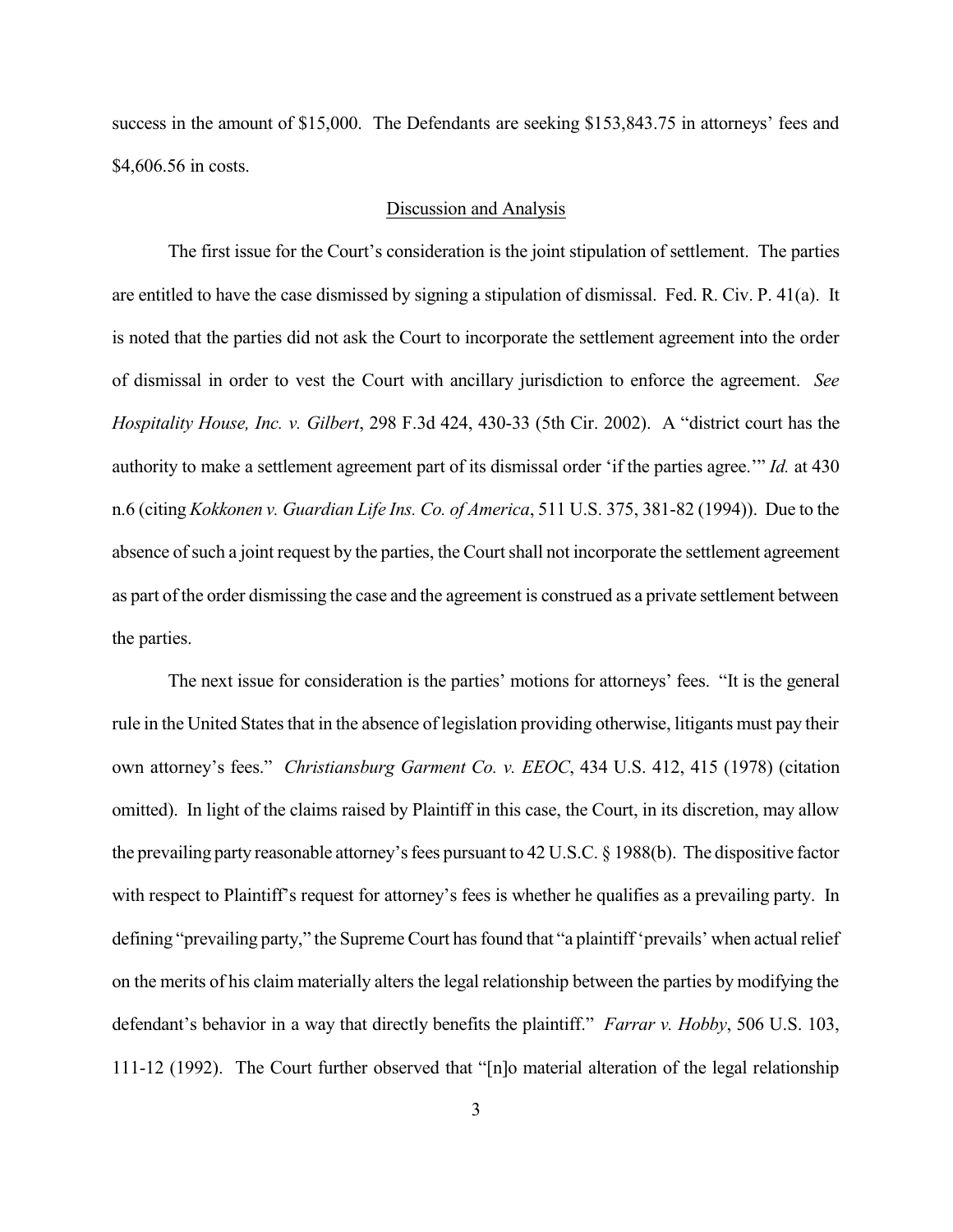between the parties occurs until the plaintiff becomes entitled to enforce a judgment, consent decree, or settlement against the defendant." *Id.* at 113. The Fifth Circuit has accordingly held that in order to be a prevailing party, "a plaintiff must (1) obtain actual relief, such as an enforceable judgment or consent decree; (2) that materially alters the legal relationship between the parties; and (3) modifies the defendant's behavior in a way that directly benefits the plaintiff at the time of the judgment or settlement." *Dearmore v. City of Garland*, 519 F.3d 517, 521 (5th Cir. 2008) (citation omitted). "Private settlements do not entail the judicial approval and oversight involved in consent decrees. And federal jurisdiction to enforce a private contractual settlement will often be lacking unless the terms of the agreement are incorporated into the order of dismissal." *Buckhannon Bd. & Care Home, Inc. v. W. Va. Dep't of Health & Human Res*., 532 U.S. 598, 604 n.7 (2001). The Defendants correctly noted that the Fifth Circuit has thus found that private settlements ordinarily do not have "judicial *imprimatur*" in order to satisfy the first element in order to achieve prevailing party status. *Lopez v. City of Dallas, Texas*, 328 F. App'x 944, 945 (5th Cir. 2009). It should be noted that paragraph 11 of the agreement specifies that the agreement does not constitute a consent decree. The agreement by the parties in the present case was a private settlement, which did not give Plaintiff prevailing party status in order to obtain reasonable attorney's fees.

 The next issue for consideration is the Defendants' motion for attorneys' fees and costs. Prevailing defendants in a civil rights lawsuit may be entitled to attorney's fees and costs in some circumstances. In *Christiansburg*, the Supreme Court addressed awarding attorney's fees to a prevailing party in the context of Section 706(k) of Title VII of the Civil Rights Act of 1964. The Court observed that members of the Senate wanted to allow awards of attorney's fees to prevailing defendants in cases that were "without foundation, to discourage frivolous suits, and to diminish the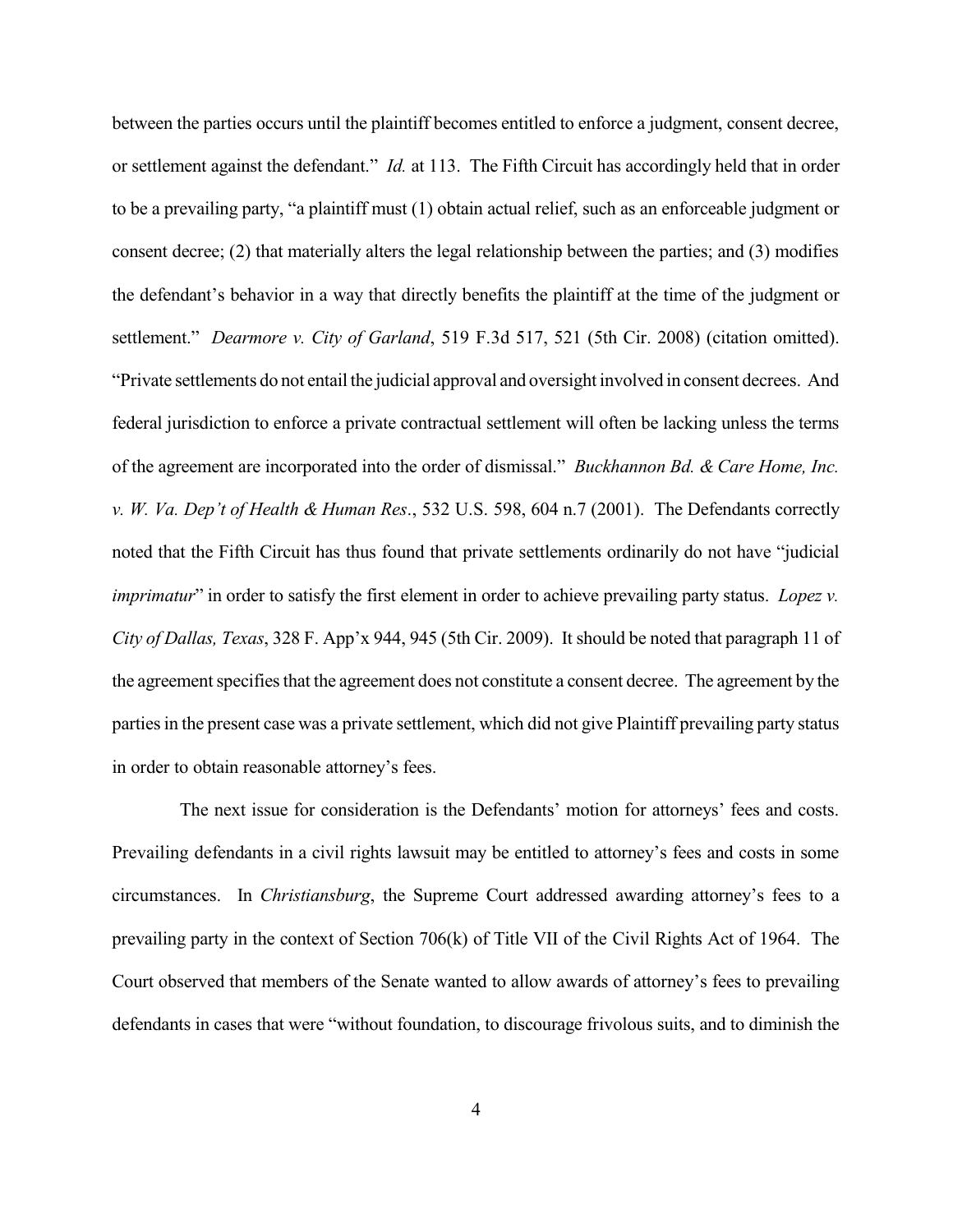likelihood of unjustified suits being bought." *Christiansburg*, 434 U.S. at 420 (internal quotation marks omitted). The Court went on to discuss Congress' intent as follows:

[W]hile Congress wanted to clear the way for suits to be brought under the Act, it also wanted to protect defendants from burdensome litigation having no legal or factual basis.

*Id.* The Court further discussed the propriety of awarding attorney's fees to a prevailing defendant as follows:

Hence, a plaintiff should not be assessed his opponent's attorney's fees unless a court finds that his claim was frivolous, unreasonable, or groundless, or that the plaintiff continued to litigate after it clearly became so. And, needless to say, if a plaintiff is found to have brought or continued such a claim in *bad faith*, there will be even stronger basis for charging him with the attorney's fees incurred by the defense.

*Id.* at 422. The Court cautioned, however, that "it is important that a district court resist the understandable temptation to engage in *post hoc* reasoning by concluding that, because a plaintiff did not ultimately prevail, his action must have been unreasonable or without foundation. This kind of logic could discourage all but the most airtight claims, for seldom can a prospective plaintiff be sure of ultimate success. No matter how honest one's belief that he has been the victim of discrimination, no matter how meritorious one's claim may appear at the outset, the course of litigation is rarely predictable." *Id.*

Three months later, the Fifth Circuit held that the reasoning and decision in *Christiansburg* applied equally to § 1988 cases. *Lopez v. Aransus County Independent School District*, 570 F.2d 541, 545 (5th Cir. 1978). The Court added that attorney's fees may be awarded to a defendant only if a plaintiff's lawsuit was "clearly frivolous, vexatious, or brought for harassment purposes." *Id.*

Two years later, the Supreme Court revisited the issue of attorney's fees being awarded to a defendant in the context of prisoner litigation in *Hughes v. Rowe*, 449 U.S. 5 (1980). The Court reversed the award of attorney's fees in that case with the following explanation: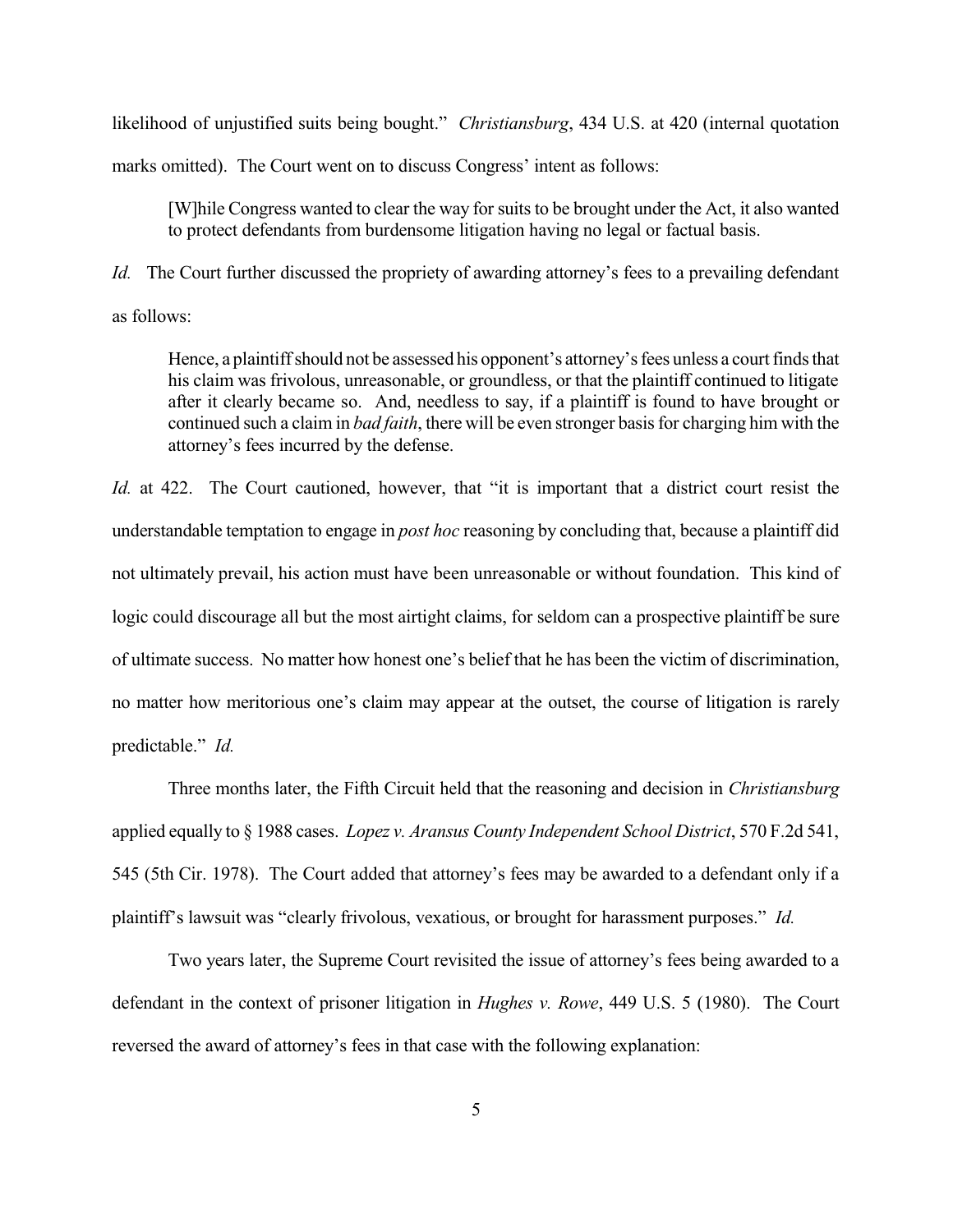The fact that a prisoner's complaint, even when liberally construed, cannot survive a motion to dismiss does not, without more, entitle the defendant to attorney's fees. . . . As the Court noted in *Cristiansburg*, even if the law or the facts are somewhat questionable or unfavorable at the outset of litigation, a party may have an entirely reasonable ground for bringing suit. . . . Despite the lower court's conclusion to the contrary, the allegations of petitioner's amended complaint are definitely not meritless in the *Christiansburg* sense. Even those allegations that were properly dismissed for failure to state a claim deserved and received the careful consideration of both the District Court and the Court of Appeals. Allegations that, upon careful examination, prove legally insufficient to require a trial are not, for that reason alone, "groundless" or "without foundation" as required by *Christiansburg*.

*Id.* at 15-16. The Court reversed the award of attorney's fees even though it was also found that the prisoner's claims were insufficient to state a cause of action.

Citing *Hughes*, the Fifth Circuit recently found that a defendant's attorney was entitled to attorney's fees if the court finds that (1) the defendant was a prevailing party, and (2) that the plaintiff's claims were frivolous, unreasonable, or without foundation. *Fox v. Vice*, 594 F.3d 423, 426 (5th Cir. 2010) (citing *Hughes*, 449 U.S. at 14). The Court further found "that a defendant does not have to prevail over an entire suit to recover attorneys' fees for frivolous § 1983 claims." *Id.* at 428. Finally, the Court found that an "award of costs simply requires a determination that the defendant was a prevailing party." *Id.* at 426. On certiorari, the Supreme Court found that a court may grant reasonable fees to the defendant under § 1988, but only for costs that the defendant would not have incurred but for the frivolous claims. *Fox v. Vice*, 131 S. Ct. 2205, 2215-16 (2011). In reaching the decision, the Court stressed that § 1988 was "never intended to produce windfalls" for parties. *Id.* at 2216 (citing *Farrar*, 506 U.S. at 115).

Frivolity determinations should be made by considering, *inter alia*, several important factors: (1) whether plaintiff established a prima facie case; (2) whether the defendant offered to settle, and (3) whether the district court dismissed the case or held a full-blown trial. *United States of America v. State of Mississippi*, 921 F.2d 604, 609 (5th Cir. 1991). In that case, the district court conducted a five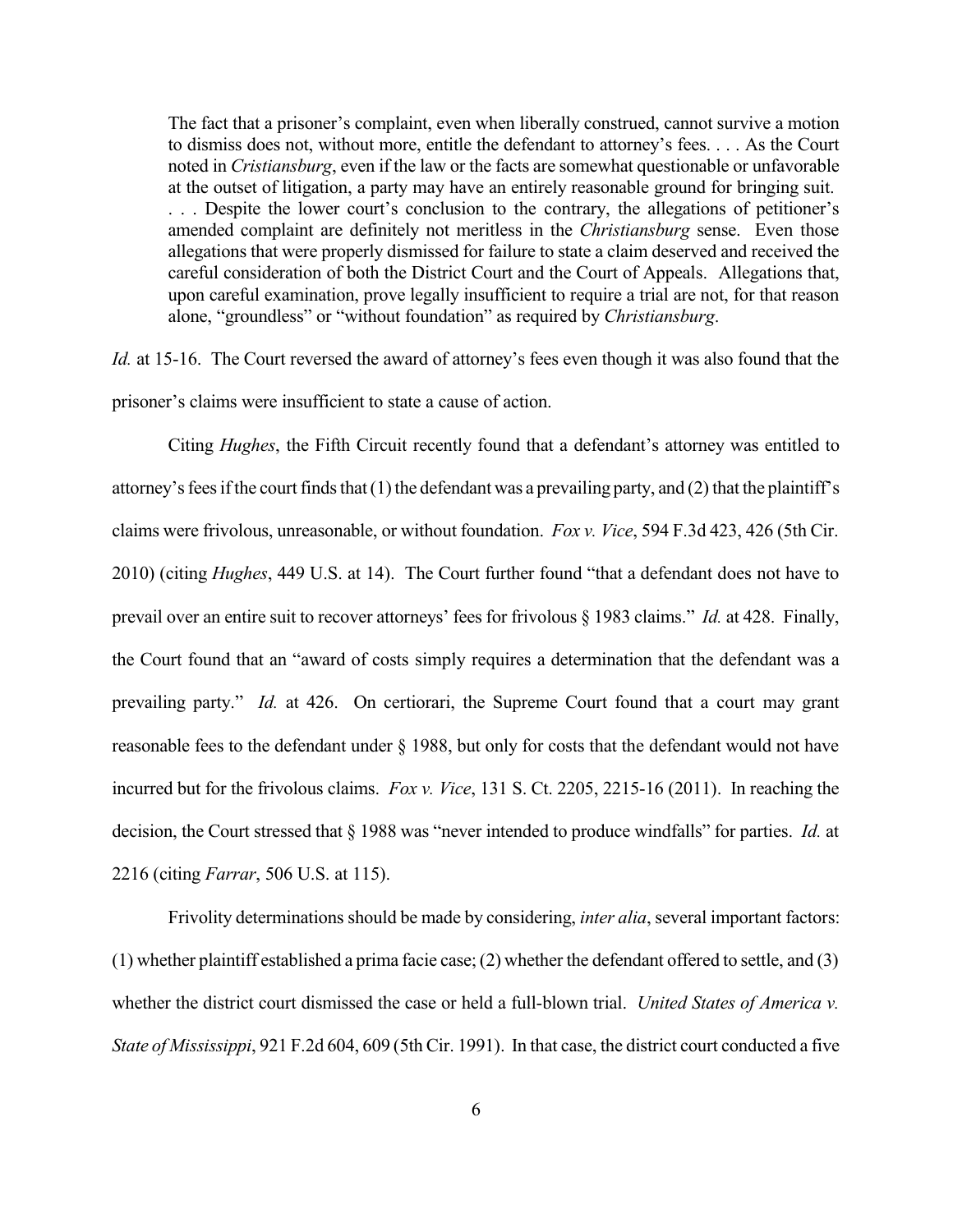day hearing and found that the claims were neither frivolous nor in bad faith; thus, attorney's fees were denied. The Fifth Circuit affirmed the denial of attorney's fees. *Id.*

In the present case, the Defendants argued that the claims against the individual Defendants were frivolous. They argued that Plaintiff failed to state a prima facie case with respect to several of his claims. They added that they offered to settle only with respect to the Keeping of Souls claim. In response, Plaintiff noted, among other things, that the Defendants never filed a motion to dismiss nor a motion for sanctions, no court ever described the lawsuit as frivolous or unreasonable, and that the Defendants asked to have the Fifth Circuit's opinion published.

Having carefully reviewed the claims and various opinions, the Court cannot conclude that Plaintiff's claims were clearly frivolous, vexatious, or brought for harassment purposes. None of the claims were dismissed as such. Moreover, the Court declines the invitation to engage in a *post hoc* reevaluation of the claims for frivolousness. In the Report and Recommendation (docket entry #71), the Court considered the merits of Plaintiff's claims and repeatedly found that he had shown that the Defendants had imposed a substantial burden on his religious exercise. The lawsuit was dismissed on summary judgment only after careful consideration of the merits of Plaintiff's claims. The Fifth Circuit likewise gave careful consideration to the claims and vacated this Court's decision as to the seventh ground for relief concerning the Keeping of Souls ceremony. None of the claims were frivolous in the *Christiansburg* sense. An award of attorney's fees is inappropriate.

The final issue for consideration concerns the Defendants' request for costs. They seek reimbursement for deposition costs pursuant to 28 U.S.C. § 1928, for a discounted total of \$4,606.56. Fed. R. Civ. P. 54(d) provides that costs, other than attorney's fees, should be allowed to the prevailing party. Both sides agree that a district court has wide discretion in awarding costs. *Crawford Fitting Co. v. J. T. Gibbons, Inc.*, 482 U.S. 437, 441-42 (1987). In *Crawford*, the Supreme Court went on to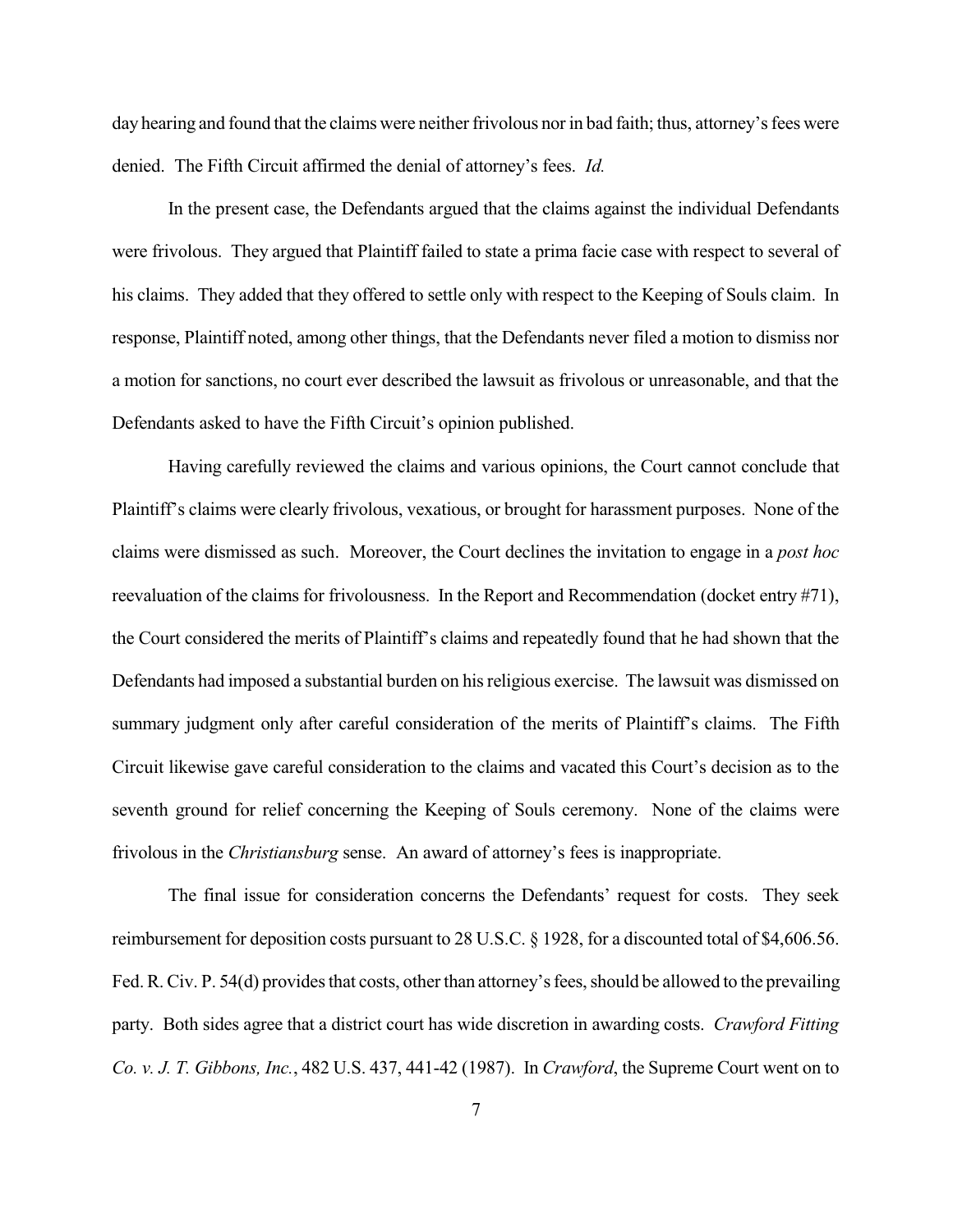find that a federal court may refuse to tax costs in favor of the prevailing party. *Id.* at 442. "A party need not prevail on all issues to justify an award of costs." *Studiengesellschaft Kohle mbH v. Eastman Kodak Co.*, 713 F.2d 128, 131 (5th Cir. 1983).

The parties' discussion on the propriety of awarding costs focused on the Fifth Circuit's decision in *Pacheco v. Mineta*, 448 F.3d 783 (5th Cir.), *cert. denied*, 549 U.S. 888 (2006). The Court found that "Rule 54(d)(1) contains a strong presumption that the prevailing party will be awarded costs." *Id.* at 793. The "prevailing party is prima facie entitled to costs" and the denial of costs is "in the nature of a penalty." *Id.* at 793-94 (citation omitted). A court "may neither deny nor reduce a prevailing party's request for cost without first articulating some good reason for doing so." *Id.* at 794 (citation omitted). The factors to consider in withholding costs include: (1) the losing party's limited financial resources; (2) misconduct by the prevailing party; (3) close and difficult legal issues presented; (4) substantial benefit conferred to the public; and (5) the prevailing party's enormous financial resources. *Id.* (citing 10 CHARLES ALAN WRIGHT & ARTHUR R. MILLER, FEDERAL PRACTICE AND PROCEDURE § 2668, AT 234 (1998)). The Fifth Circuit went on to note that "every case cited by Wright and Miller for this proposition denies costs on the basis of *both* the losing party's good faith *and* some other one or more of the factors listed above." *Id.* It was further stressed that a losing party's good faith alone is insufficient to justify the denial of costs to the prevailing party. *Id.*

In the present case, there has been no showing that Plaintiff's lawsuit was not brought in good faith. His good faith standing alone, however, is not enough to justify the withholding of costs. Plaintiff persuasively argued that the first and fifth factors weigh heavily in his favor. He appropriately added that the third and fourth factors likewise weigh in his favor. The Court would note that there is no hint of misconduct by the Defendants in this case, which is the second factor. Overall, since Plaintiff brought the case in good faith and multiple factors weigh in his favor, the Court is of the